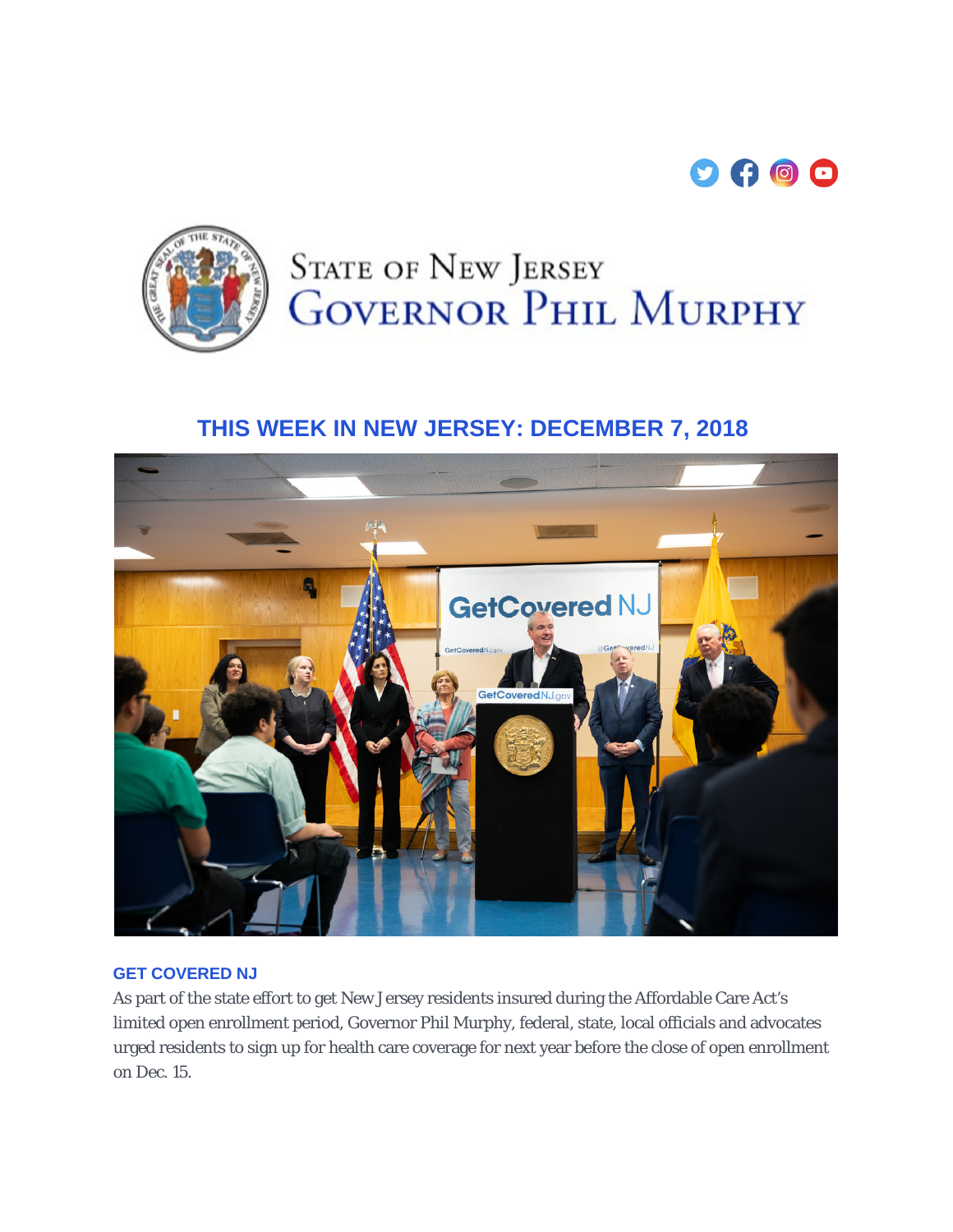"Despite the Trump Administration's sabotage of the ACA, New Jersey is committed to working to ensure residents have the health care access they deserve. There is still time to enroll in coverage, so we want to make sure that as many people as possible get the financial assistance that is available and sign up," said Governor Phil Murphy. "Right up until December 15th, we are continuing our work and asking our community partners to help get the word out. If you need health care coverage for the coming year, now is the time to act. Visit [GetCovered.NJ.gov](https://urldefense.proofpoint.com/v2/url?u=https-3A__t.e2ma.net_click_ftlm1_nrddit_7y4y9f&d=DwMFaQ&c=4BTEw-1msHjOY4ITcFLmDM6JB8x6ZgbU2J24IH0HZLU&r=xF3DPDNEH8rwpTwktOjb4MHQ0EgF6v3M0zt3hszQvyU&m=0Cj7yeYF2vRTYo6z2NraKB-AI8zREqnkpm0zWOB25IE&s=TGBleAe6d0hOvgw0ibYq2CVB_KrhrTT7e_dep6gs3-I&e=) to see your options and start the process of getting enrolled."

#### **WATCH:** [Get Covered NJ](https://urldefense.proofpoint.com/v2/url?u=https-3A__t.e2ma.net_click_ftlm1_nrddit_nr5y9f&d=DwMFaQ&c=4BTEw-1msHjOY4ITcFLmDM6JB8x6ZgbU2J24IH0HZLU&r=xF3DPDNEH8rwpTwktOjb4MHQ0EgF6v3M0zt3hszQvyU&m=0Cj7yeYF2vRTYo6z2NraKB-AI8zREqnkpm0zWOB25IE&s=8uiNKeRTwuzkcBz2zAIOOSCg9pbSh9bj-4SvVnqjt6k&e=)



#### **COMPUTER SCIENCE EDUCATION WEEK**

Dr. Lamont Repollet, Commissioner of the New Jersey Department of Education, and Governor Murphy discuss the innovative STEM programs in schools across the state and highlight opportunities for students to become thought leaders, creators, and entrepreneurs.

**WATCH:** [Creating Innovators and Thought Leaders](https://www.facebook.com/NJGov/videos/2343470609209998/?__tn__=kCH-R&eid=ARB1GCRDXWRFHFDi45bw-t3kjBNUoC2stvOgBaBMaGfYhxDxjPvH9yIZqcETVIvavrib2HXvzJbeLchv&hc_ref=ARQSYlDLXzdUKBbHmkuThN4ngFOtI_v3sN6YvndS422BaV3VUVdzOAjxU4lCOYzpdcE&fref=nf&__xts__%5b0%5d=68.ARCSWjATEn2_ZdFcrTF-ZWDIGnOQXI8j8vILi0DF58nr6hO-7E1tPOmXatkaWEQGz7rm_xG2-DEas7pWRIbWHXnpx8x3IlLgOLnnqz19juJq9ZDISq8z0no29DhmCAnClqMtDXtni7g2vrzkiEerV3Zq5p0oyMfV1MSGttchVaIo3QQD7Palz7s6KcbxaahV_xmsTANemYYimsU5BrUiacgq2gOEzPPKLKJgQYguTMqXULMlG0LBrrVI9t7uVKmNlKiXokeAYrKLb9zNOS4pVUwUXaNFRc6nrVQuVlY-MgyxZE873ywWuMxZLN90EuUkSXpghcvjdKFPoRCJA8aTm6fpJMI9M-co7_3wGlYq5E0oAtLgSom-s5UzlYg4C7wN1k1_UQ_RmS9_h9_K17EHX6qalmNsu1zoe7pkshubBFnnN7uL8pvxkR2JBjrMvkRI8HBRlgPH_8wMk1pwmn3Z2HP60U_x2OJt4hW0nVUsIuXTiK_85yagwZhhakfY7Asg_DK2lTB-JA)

#### **MOVING NJ TRANSIT FORWARD**

NJ TRANSIT launched a new comprehensive communications initiative aimed at improving the customer experience. The effort, entitled "Engage. Inform. Improve." focuses on addressing customer needs, providing more timely information, and improving all customer touchpoints including announcements, station and facility conditions, and the onboard experience

"From day one, I've been committed to restoring NJ



TRANSIT for the commuters of New Jersey," said Governor Murphy. "The improvements underway